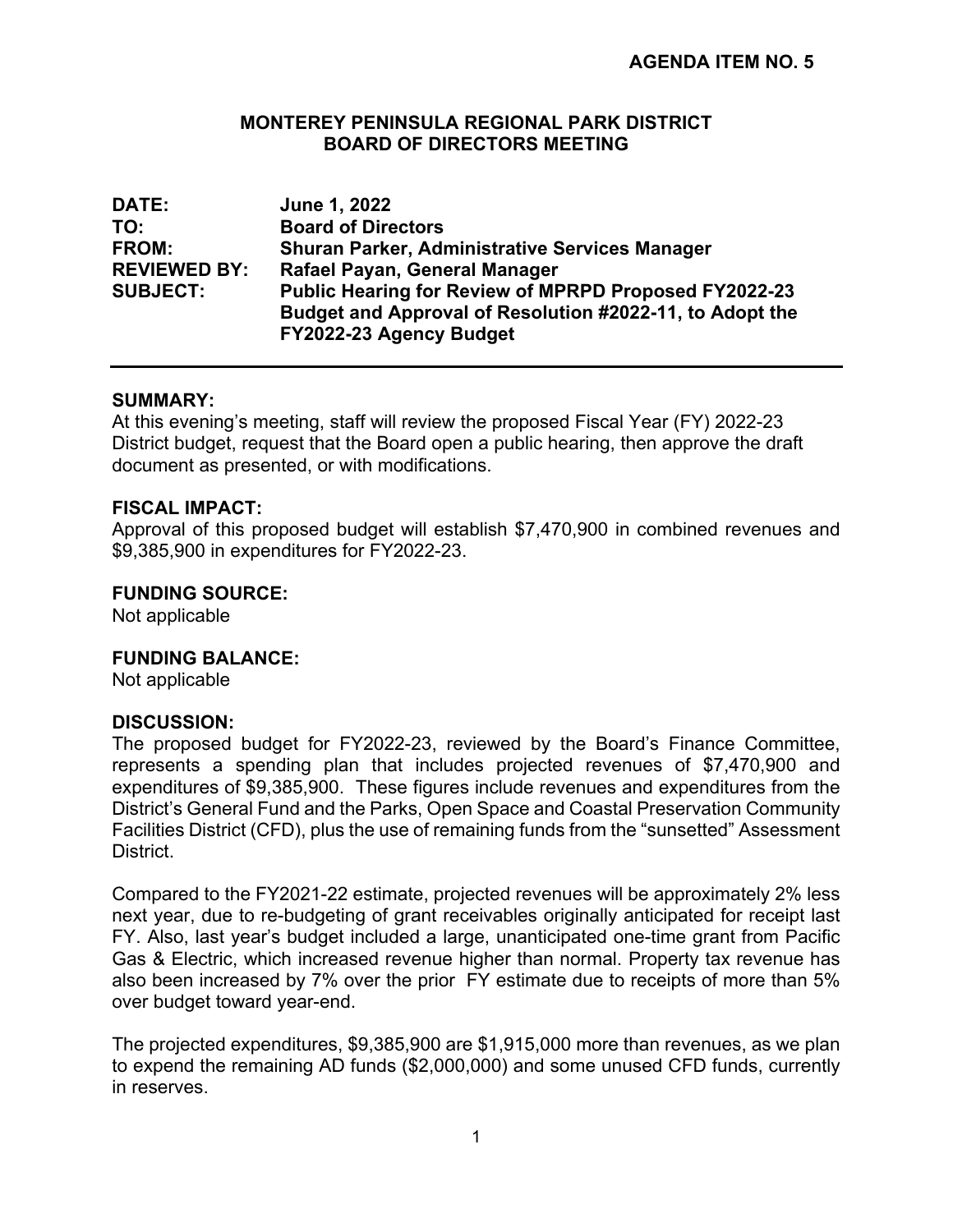The Fund Balance is projected to be \$17,175,229 at 6/30/23, which represents a 10% decrease compared to the March 2022 year-end estimate for FY2021-22[1](#page-1-0). In accordance with the District's Reserve Policy, a large portion of the estimated fund balance includes the following amounts for Restricted, Assigned and Unassigned projects and expenditures. For clarification, below is a chart with definitions that outlines the components of a fund balance<sup>2</sup>:

| <b>NONSPENDABLE</b> | <b>RESTRICTED</b>  | <b>COMMITTED</b>   | <b>ASSIGNED</b>    | <b>UNASSIGNED</b>   |
|---------------------|--------------------|--------------------|--------------------|---------------------|
| This category is    | This               | <b>This</b>        | This portion is    | This comprises      |
| inherently          | classification has | encompasses        | earmarked for an   | all fund balances   |
| nonspendable,       | externally         | limitations        | intended use.      | that are left after |
| such as the long-   | enforceable        | imposed by the     | The intent is      | considering the     |
| term portion of     | limitations on the | special district   | established at     | other four          |
| loans receivable,   | use of fund        | upon itself at its | either the highest | categories. Use     |
| the principle of an | balance,           | highest level of   | level of decision  | is least            |
| endowment and       | imposed parties    | decision making    | making or by a     | constrained in      |
| inventories.        | such as            | (e.g., governing   | body or official   | this category of    |
|                     | creditors,         | Board through a    | designated for     | fund balance.       |
|                     | grantors or laws   | resolution).       | that purpose.      |                     |
|                     | or regulations of  |                    |                    |                     |
|                     | other              |                    |                    |                     |
|                     | governments.       |                    |                    |                     |

#### **COMPONENTS OF FUND BALANCE**

|                         | <b>CONSTRAINED</b> |        |               |
|-------------------------|--------------------|--------|---------------|
| <b>Account</b>          | <b>Purpose</b>     | Amount | <b>Status</b> |
| <b>Drappid Evnoppec</b> | Inouman            | 0.1700 | Noncpoonds    |

|                                 | <b>COMBINED TOTAL</b>            | \$15,347,000 |              |
|---------------------------------|----------------------------------|--------------|--------------|
| <b>Unanticipated Expenses</b>   | Unanticipated expenditures       | \$1,000,000  | Unassigned   |
| Depreciation                    | Accumulated depreciation         | \$2,300,000  | Unassigned   |
| <b>Operating Expenses</b>       | <b>Annual Operating Budget</b>   | \$9,400,000  | Unassigned   |
| <b>Seawall Mitigation Funds</b> | <b>Buy Coastal Dune Property</b> | \$2,500,000  | Restricted   |
| <b>Prepaid Expenses</b>         | Insurance                        | \$147,000    | Nonspendable |

Based on the District's Reserve Policy and existing obligations, the estimated amount to remain in reserves totals \$15,347,000. It is important to call attention to these figures, as a reminder that most funding in reserves has a designated purpose.

As detailed in the General Manager's Budget Overview, although unbalanced, the proposed FY2022-23 budget calls for using reserve funds from the remaining unexpended Assessment District revenue to close out that funding mechanism, along with unused money from the CFD accounts. These reserved funds aside, staff has presented an otherwise balanced budget, programming within the estimated revenue for

<span id="page-1-0"></span> $<sup>1</sup>$  Final budget numbers will vary, based on activity that occurs during the remainder of the fiscal year, as referenced</sup> in the District's financial statements. Actual FY2021-22 numbers will be reflected in the FY2023-24 budget.

<span id="page-1-1"></span><sup>2</sup> California Special Districts Association, *Special District Reserves Guidelines*, 2nd Edition, 2013